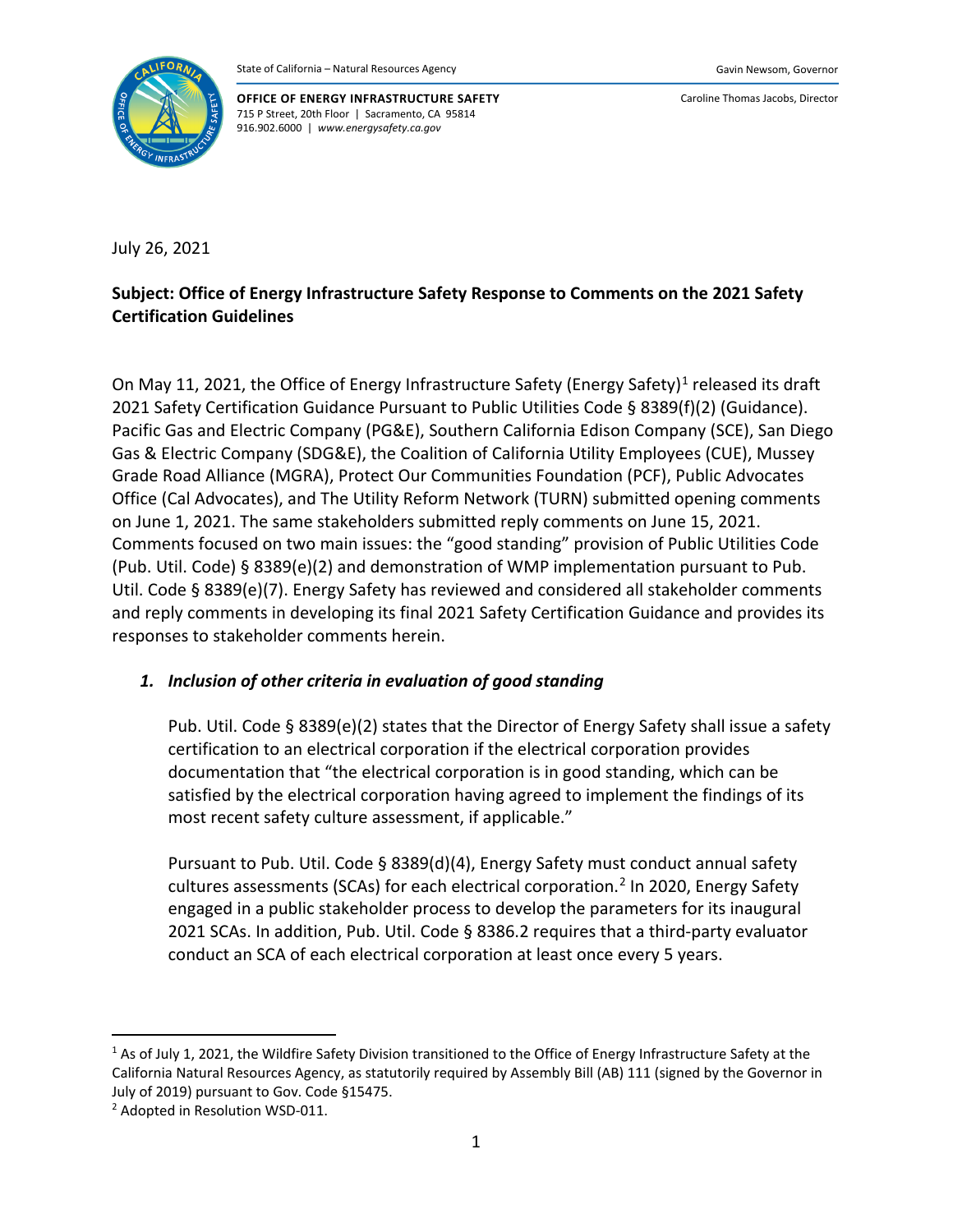

Caroline Thomas Jacobs, Director

In its Draft Guidance, Energy Safety proposed that it may consider additional criteria in assessing 'good standing.' The electrical corporations and CUE assert that the code section limits Energy Safety to assessing only whether the electrical corporation has agreed to implement the findings of its most recent SCA. The only case where other criteria may be assessed, according to SCE, is absent the presence of an SCA. Cal Advocates and TURN support inclusion of additional criteria, however they request additional clarification on the criteria to be assessed.

To satisfy the "good standing" requirement, the electrical corporation can agree to implement all of the findings (including recommendations for improvement) of its most recent safety culture assessment performed pursuant to Pub. Util. Code §§ 8386.2 and 8389(d)(4). [3](#page-1-0)

## *2. WMP Implementation*

Pub. Util. Code § 8389(e)(7) states that the Director of Energy Safety shall issue a safety certification to an electrical corporation if the electrical corporation provides documentation that "the electrical corporation is implementing its approved [WMP]." The statute requires an electrical corporation to file a notification of implementation with Energy Safety and an information-only submittal to the California Public Utilities Commission (Commission) on a quarterly basis detailing WMP implementation as well as implementation of SCAs and recommendations of the safety committee. The statue affords Energy Safety the ability to audit the veracity of any statements contained in the advice letters.

In its Draft Guidance, Energy Safety detailed the compliance process adopted in Resolution WSD-012 and introduced the concept of evaluating implementation through the compliance process. However, as written, there was confusion about the intent of Energy Safety's evaluation. The electrical corporations argue that compliance and implementation are separate and should not be conflated; SDG&E notes that Pub. Util. Code § 8389(g) allows for enforcement for noncompliance. MGRA asserts that evaluation of compliance with the WMP is a valid component of issuance of a safety certification.

Pub. Util. Code § 8389(e)(7) requires that the electrical corporation provide documentation that it is implementing its WMP (as well as its SCA and safety committee recommendations). To satisfy this requirement, the electrical corporation must provide

<span id="page-1-0"></span><sup>&</sup>lt;sup>3</sup> The process by which electrical corporations agree to implement these findings will be specified in the Safety Culture Assessment process.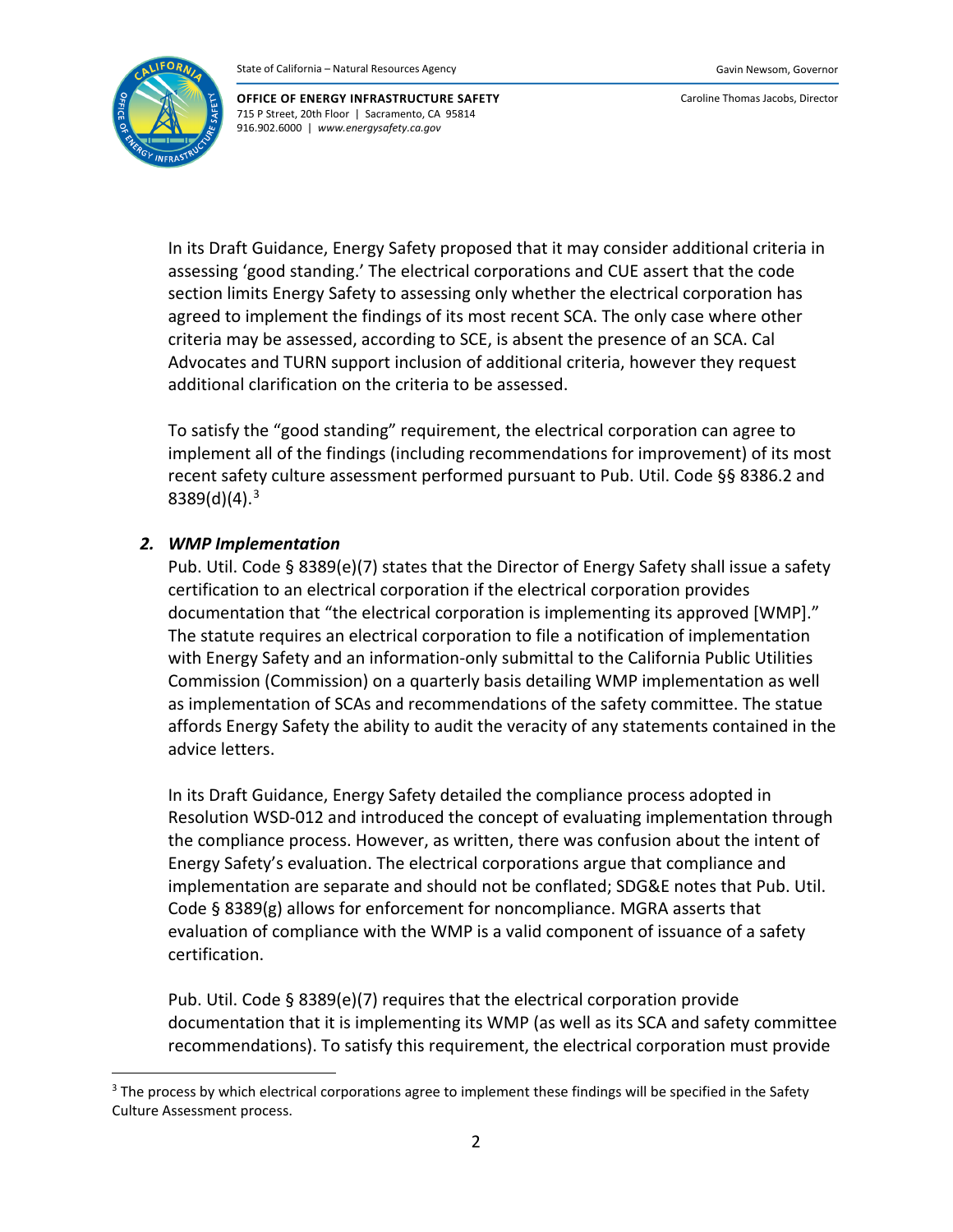

Caroline Thomas Jacobs, Director

such documentation in its notification of implementation. If Energy Safety has reason to doubt the veracity of the statements contained in the notification or information-only submittal, it will perform an audit of the issue of concern. As noted by several stakeholders, it is necessary for Energy Safety to determine whether the electrical corporation *is implementing* its WMP. The electrical corporation cannot merely demonstrate any implementation, no matter how small, and reasonably be presumed to have satisfied the intent of the statue. The electrical corporation must demonstrate *meaningful* progress in implementing its WMP in its notification of implementation. In this case, meaningful progress means that the electrical corporation is progressing towards the targets set forth in its WMP Demonstration of meaningful implementation is necessary to warrant issuance of a safety certification.

## *3. Energy Safety Response to Other Issues*

a. Timing of Safety Certifications

SDG&E raises concern about the proposed timing of the safety certification stating that safety certifications should be issued prior to the start of wildfire season. Setting aside that there is no official start date to wildfire season, SDG&E's concern exists only in 2021. For each year following 2021, the electrical corporation will have a safety certification, if issued, in place during the wildfire season while Energy Safety evaluates issuance of the subsequent safety certification.

b. Comments and Discovery

Energy Safety agrees that stakeholders should be afforded the opportunity to comment on the electrical corporations' safety certification requests and adopts a comment schedule accordingly. The safety certification process mainly includes demonstration of adherence to criteria that are developed outside of the safety certification process (e.g., executive compensation structures are evaluated separately). Therefore, expedited discovery is denied.

- c. Board-level reporting to the Commission TURN requests that there be a public meeting where there is board-level reporting on safety issues. The Guidance includes such a provision.
- d. Adherence to S-MAP and RAMP processes PCF suggests that Energy Safety should evaluate compliance with the S-MAP and RAMP processes as part of safety certification. While the WMP and RAMP/S-MAP processes are related, as a Commission proceeding, the Commission holds jurisdiction to enforce compliance with the RAMP/S-MAP.
- e. Executive Compensation Public Process